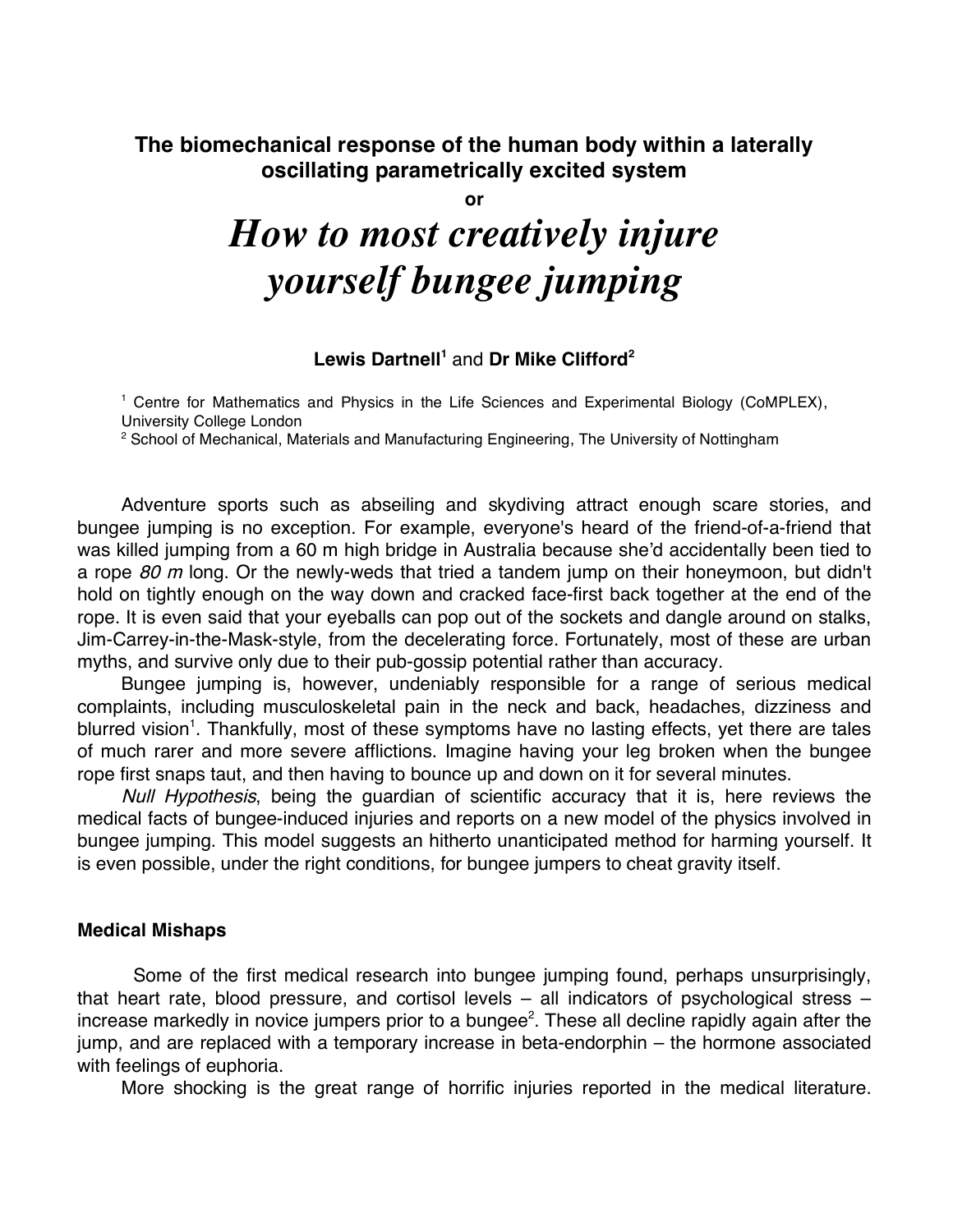Below is our non-fatal Top 5, in some vague order of increasing nastiness, of when Bungee Jumps Go Bad.

Judging the bungee jump so that your head just dips into the water below may be exhilarating, but it's also an Judging the bungee jump so that your head just dips into the water below may be exhilarating, but it's also an insanely good way of causing yourself some serious mess. If the height or your weight is even slightly miscalculated, then hitting water at speed is not much different from tarmac. This is exactly what happened to one San Franciscan jumper, who smacked face-first into the water, and continued down until waist-deep. He claimed to have experienced little pain at the time, but woke the next morning with his mug so bruised and swollen he could not open either eye. A CT scan revealed hair-line fractures in both his nose bone and the floor of his eye socket. <sup>3</sup>

Another consequence of head-dipping is the sudden pressure change as you plunge underwater. In one Another consequence of head-dipping is the sudden pressure change as you plunge underwater. In one patient, who rather unfortunately had their head angled back at the time, this trapped a pocket of air in their nose. The shockwave of compressed gas pulsed through his sinuses and forced its way into the eye socket.<sup>4</sup>

S 'Reverse bungees', where the victim is catapulted upwards using a bungee with a high attachment point,<br>have been increasing in popularity over the last few years. With this has come a disconcerting shift in the<br>variety o have been increasing in popularity over the last few years. With this has come a disconcerting shift in the variety of bungee injuries, as the acceleration on an unprepared novice can approach that of a fighter pilot. In one case, this initial crushing force has been blamed for the sudden change in chest pressure that resulted in a collapsed lung.<sup>5</sup>

Number 2 in our list also relates to a reverse bungee. This time the rapid skyward acceleration forced a collection of clotted blood under the membrane covering the brain of the hapless adrenaline junkie.<sup>6</sup> 2

The all-time nastiest non-fatal bungee jumping incident resulted from a 'normal' jump. The sudden whip-like The all-time nastiest non-fatal bungee jumping incident resulted from a 'normal' jump. The sudden whip-like straining of the bungee cord cracked the man's spine and caused a 'unilateral locked facet' - dislocation of the vertebra. The spinal cord was damaged and the man left paralysed from the neck down.<sup>7</sup>

#### **The Physics of Bungee**

The vast majority of jumping injuries arise from the immense accelerations generated by reverse bungees, the pressure changes during head-dipping, or the sudden body-whip as the bungee cord first tightens. This third effect is the cause of most minor medical complaints. Bungee jumpers often fall in a characteristic horizontal body position, with arms swung back to the sides and rope trailing up from the attachment point by the feet. When the rope first pulls straight it starts to stretch, the strain force tugging back on the ankles. The body's center of mass (somewhere near the stomach) is forced round until it is directly beneath the attachment point. The head, the furthest point from this pivot, is viciously whipped around and puts an enormous strain on the bones and muscles of the back and neck. This whiplash is unlikely to ever be forceful enough to dislodge your eyeballs, although concerned jumpers can take certain steps to minimize the risk (see the box at the end of the article).

A computer model can be used to simulate the physics of a bungee jump to reveal the range of possible behaviours. The MADYMO software is one such simulation code, which treats a human as a jointed rigid body and the bungee cord as a light extensible rope, as shown in Figure 1.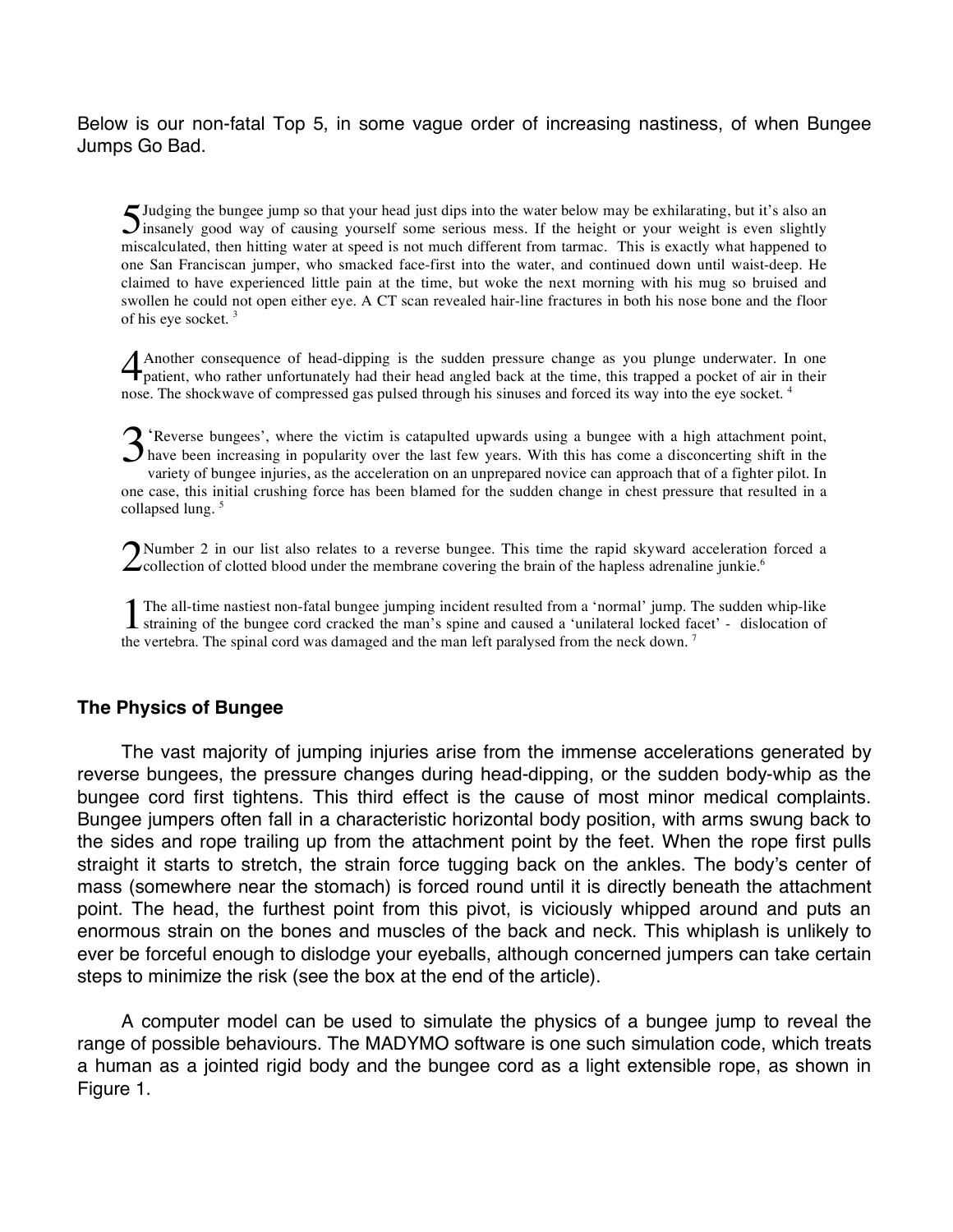The first level of analysis would be to treat the jumper as a simple mass on a spring. This

situation represents the case of a dampened oscillator. The bungee jumper falls directly down before the rope is pulled straight, the strain forces decelerate the jumper until he is momentarily stationary, and then bounces him back up again. This repeats several times, with the rope gradually losing energy and the bounce amplitude decreasing.

The next stage is to model the stretching of the bungee cord more realistically, and then to allow the jumper to swing around on the end, away from the vertical axis. Such a model uses a series of linked formulas describing the changing extension of the cord, the angle of the cord to the vertical, the period of oscillation of the bouncing jumper, and so on. Input variables, such as the original length of the rope, the mass of the jumper, and the 'stretchiness' of the bungee rope can all be changed to study how the system behaves under different parameter values.

The resultant equation created by combining such formulas is very similar in form to those used to describe other systems, such as the sway of buildings during earthquakes or the sickening roll of a ship in stormy seas. So, for example, the driving frequency would be the shaking ground, with the natural frequency of the system being whatever rate the building normally sways at, like a ruler held over the edge of a desk and



**Figure 1.** A MADYMO model of a bungee jumper being accelerated back upwards during a bounce.

twanged. In the specific case of a bungee jump, the driving frequency is how quickly the person bounces at the end of the rope.

Certain combinations of parameter values spell doom for the system. The equation becomes unstable and the solutions are unbounded - enormous oscillations are produced. The largest unstable region results from a '2:1 resonance'. This means that if the driving frequency is twice that of the natural frequency of the system then the whole thing catastrophically crashes. In the cases of the examples above this would signify the collapse of the building or the ship being forced to roll so much that it capsizes.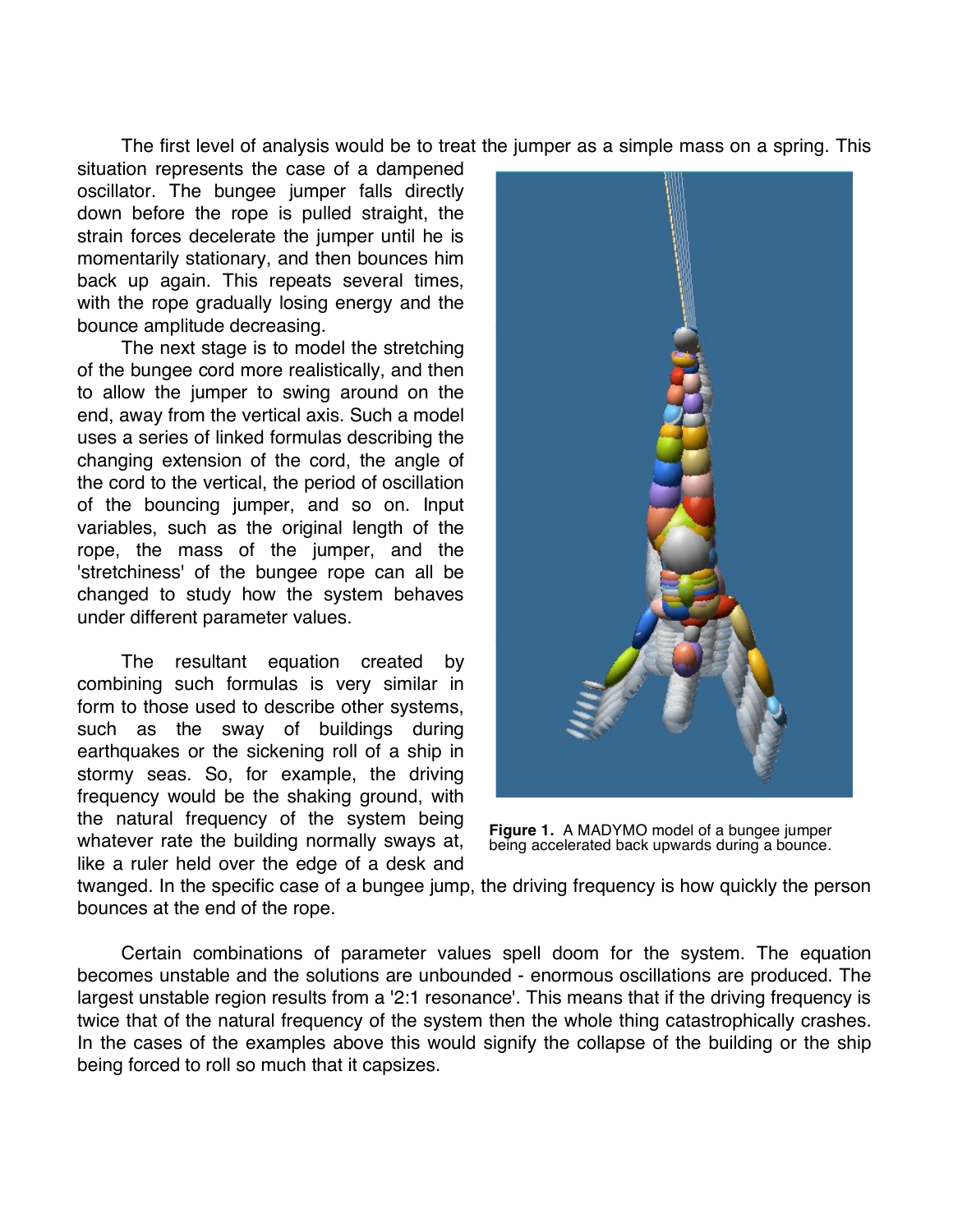The implication of these mathematical instabilities for bungee jumping is that the up-anddown bouncing motion of the jumper can be converted into a side-to-side swinging movement. Certain combinations of the jumpers weight and rope length satisfy the criteria, with the MADYMO-modeled effects shown in Figure 2. For simplicity, the jumper is shown here as a point on the end of the rope, with position changing over time as the rope bounces and the lateral swings increase in amplitude. Whilst some might argue that this additional degree of freedom in the movement of a jumper would only add to the thrill and enjoyment of a bungee jump experience, the authors are rather alarmed by the popularity of jumping with long ropes from bridges spanning narrow canyons. The effects of a system resonance converting vertical bouncing to wide lateral swings could be somewhat unfortunate.



**Figure 2.** The side-to-side swinging of a jumper on the end of a bungee rope. These lateral oscillations increase in amplitude over time. The initial position of the rope is shown as the thick grey line.

A further complication in the modeling of the physics of bungee jumping is that the rope should not really be treated as a massless spring. They are bloody heavy. In fact, for the higher drops the weight of the rope itself can equal, if not exceed, that of the jumper. This similar mass condition results in a very interesting phenomenon. The bungee jumper accelerates faster than gravity.

In this more complex scenario the jumper is not strictly in free fall, but is attached to a heavy rope that is following him down. The slack rope snakes about as it drops, with different sections of it momentarily ceasing their descent. This can result in momentum transfer from the rope to the falling person, thus accelerating them downwards at a rate faster than  $g$ . A bungee